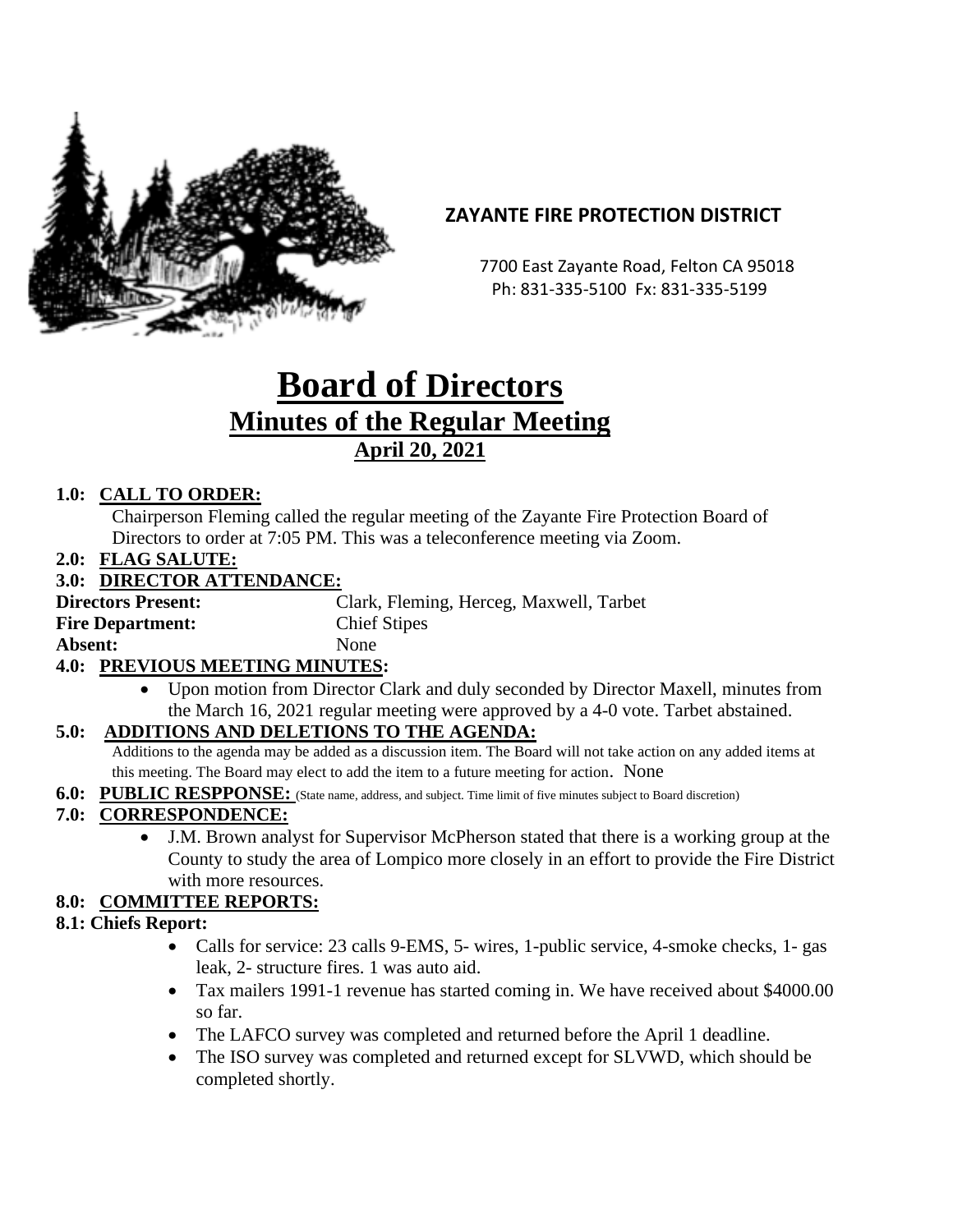• The Fence in the back mid property has failed and is in need of replacement. The Board directed the Chief to get bids on replacement.

# **8.2: SLV District Council:** Did not meet.

## **8.3: County Chiefs/EMSIA/SCCFAIG:**

- (County Chiefs) Fpo's are drafting a new standard for water storage and hydrants on residential properties.
- The Tesla group wants to do a demo on solar roof systems.
- Great participation by all agencies helping in the fire academy.
- Yellow Fire is back in service to see how well and if it works.
- EMCC as well as the County Chiefs have written letters to the County Board of Supervisors and CAO about the antiquated radio system and the need for replacement.
- Talked about adding blood screening for cancer during physicals.
- The Zone haven maps are being looked at by us now to consider recommended changes from Zone Haven.
- SCO will no longer be providing administrative services for BRN as of September  $1<sup>st</sup>$ .
- Subcommittee meeting this week to finalize the billing process for surge ambulances going into the system.
- STEN re-fresher happening in May. Unsure if it will be in person or online.
- SCCFAIG did meet and Mary Clark was in attendance and will be district's alternate member. Proposed budget was introduced. ZAY will have about a 10 to 12% increase for FY 21-22. SCOMC will be raising prices 5 to 10 %.

## **8.4: Operations Section:** No report.

## **8.5: Training Section:**

Active shooter drill will take place the end of May or beginning of June.

# **9.0: OLD BUSINESS:**

**9.1: Covid-19:** Not much to report, the station is still on lockdown. The numbers in the county are improving and looking good. The county may reach the yellow tier in the next couple weeks. The Chief suggested we wait till we reach the yellow tier before having in person Board meetings.

**9.2:** Financial Audit: Nothing new to report.

# **10.0: NEW BUSINESS:**

**10.1:** Action item: Resolution 473-02-21. A resolution accepting unanticipated revenue from The State of California for the (CZU lightning complex fire) in the amount of \$151,804.75 on a motion from director Maxwell and duly seconded by director Herceg the motion passed by a 5-0 vote.

10.2: Proposed Fire Chiefs contract.

 Discussion ensued and then discussion was halted. Item will be tabled till the next meeting of the board.

**11.0: POLICY AND PLANNING**: (As necessary for the District to perform its function as required by law.)

# **11.1: Goals for 2021 Chief and District**

# **12.0: OTHER BUSINESS:**

## **13.0: BUDGET AND BILLS:**

## **13.1: Approval of Bills:**

• Upon motion by Director Herceg and duly seconded by Director Fleming bills in the amount of \$4085.94 were approved for payment by a unanimous vote.